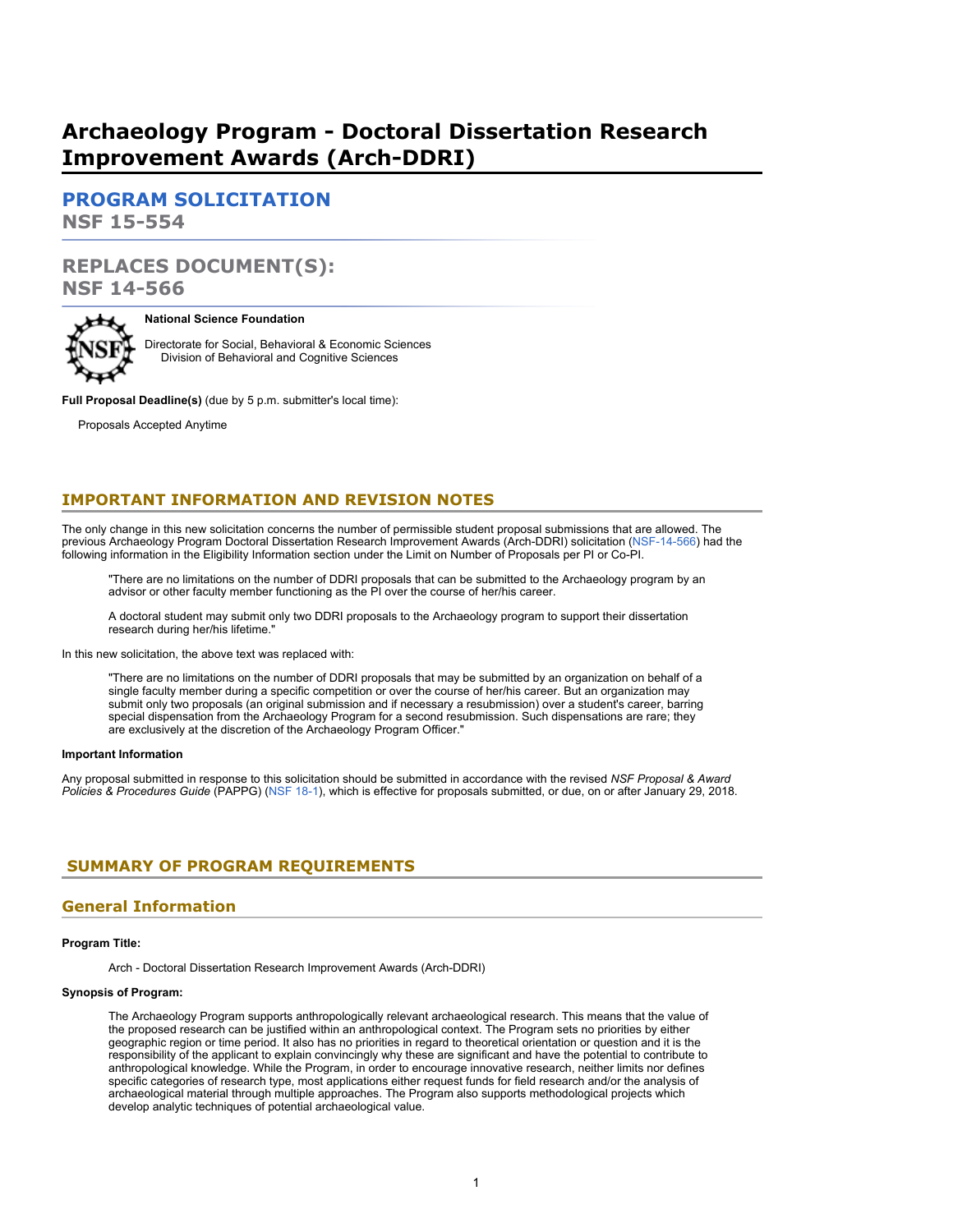#### **Cognizant Program Officer(s):**

*Please note that the following information is current at the time of publishing. See program website for any updates to the points of contact.*

- John E. Yellen Program Director, telephone: (703) 292-8759, email: [jyellen@nsf.gov](mailto:jyellen@nsf.gov)
- Don Rimon Program Analyst, telephone: (703) 292-2960, email: [drimon@nsf.gov](mailto:drimon@nsf.gov)

#### **Applicable Catalog of Federal Domestic Assistance (CFDA) Number(s):**

47.075 --- Social Behavioral and Economic Sciences

### **Award Information**

#### **Anticipated Type of Award:** Standard Grant

#### **Estimated Number of Awards:** 45 to 50

During a fiscal year, the Archaeology Program expects to recommend a total of 45 to 50 Doctoral Dissertation Research Improvement (DDRI) awards.

### **Anticipated Funding Amount:** \$1,000,000 to \$1,200,000

The anticipated funding amount per fiscal year is \$1,000,000 to \$1,200,000 pending availability of funds. Project budgets should be developed at scales appropriate for the work to be conducted. DDRI awards may not exceed \$20,000 in allowable direct costs for the entire duration of the award. Indirect costs are in addition to this maximum direct cost limitation and are subject to the awardee's current Federally negotiated indirect cost rate. The maximum project duration is 36 months.

### **Eligibility Information**

#### **Who May Submit Proposals:**

Proposals may only be submitted by the following:

Universities and Colleges - doctoral degree granting universities and colleges accredited in, and having a campus located in, the US acting on behalf of their faculty members. Such organizations also are referred to as academic institutions.

#### **Who May Serve as PI:**

DDRI proposals must be submitted with a principal investigator (PI) and a co-principal investigator (Co-PI) who is the dissertation student. The PI must be the advisor of the doctoral student or another faculty member at the U.S. university where the doctoral student is enrolled.

#### **Limit on Number of Proposals per Organization:**

There are no restrictions or limits.

#### **Limit on Number of Proposals per PI or Co-PI:**

There are no limitations on the number of DDRI proposals that may be submitted by an organization on behalf of a single faculty member during a specific competition or over the course of her/his career. But an organization may submit only two proposals (an original submission and if necessary a resubmission) over a student's career, barring special dispensation from the Archaeology Program for a second resubmission. Such dispensations are rare; they are exclusively at the discretion of the Archaeology Program Officer.

### **Proposal Preparation and Submission Instructions**

#### **A. Proposal Preparation Instructions**

- **Letters of Intent:** Not required
- **Preliminary Proposal Submission:** Not required
- **Full Proposals:**
	- Full Proposals submitted via FastLane: *NSF Proposal and Award Policies and Procedures Guide* (PAPPG) guidelines apply. The complete text of the PAPPG is available electronically on the NSF website at: https://www.nsf.gov/publications/pub\_summ.jsp?ods\_key=pappg
	- Full Proposals submitted via Grants.gov: *NSF Grants.gov Application Guide: A Guide for the Preparation and Submission of NSF Applications via Grants.gov* guidelines apply (Note: The *NSF Grants.gov Application Guide* is available on the Grants.gov website and on the NSF website at: [https://www.nsf.gov/publications/pub\\_summ.jsp?](https://www.nsf.gov/publications/pub_summ.jsp?ods_key=grantsgovguide) [ods\\_key=grantsgovguide](https://www.nsf.gov/publications/pub_summ.jsp?ods_key=grantsgovguide)).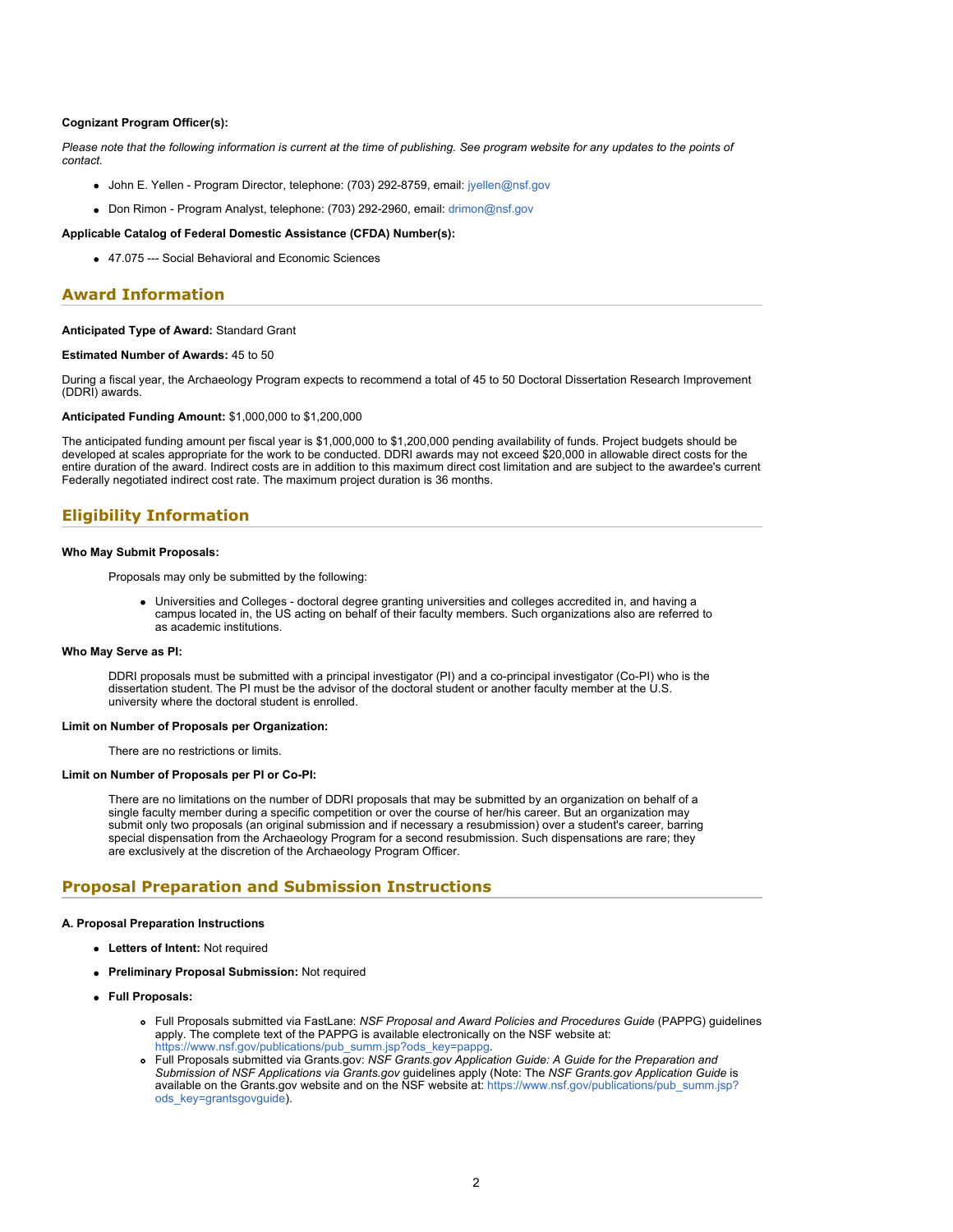### **B. Budgetary Information**

**Cost Sharing Requirements:**

Inclusion of voluntary committed cost sharing is prohibited.

**Indirect Cost (F&A) Limitations:**

Not Applicable

**Other Budgetary Limitations:**

Other budgetary limitations apply. Please see the full text of this solicitation for further information.

### **C. Due Dates**

**Full Proposal Deadline(s)** (due by 5 p.m. submitter's local time):

Proposals Accepted Anytime

# **Proposal Review Information Criteria**

### **Merit Review Criteria:**

National Science Board approved criteria apply.

# **Award Administration Information**

### **Award Conditions:**

Standard NSF award conditions apply.

### **Reporting Requirements:**

Standard NSF reporting requirements apply.

# <span id="page-2-0"></span>**TABLE OF CONTENTS**

- **[Summary of Program Requirements](#page-0-0)**
- I. **[Introduction](#page-2-1)**
- II. **[Program Description](#page-3-0)**
- III. **[Award Information](#page-3-1)**
- IV. **[Eligibility Information](#page-4-0)**

#### V. **[Proposal Preparation and Submission Instructions](#page-4-1)**

- A. [Proposal Preparation Instructions](#page-4-1)
- B. [Budgetary Information](#page-6-0)
- C. [Due Dates](#page-7-0)
- D. [FastLane/Grants.gov Requirements](#page-7-1)
- VI. **[NSF Proposal Processing and Review Procedures](#page-7-2)**
	- A. [Merit Review Principles and Criteria](#page-7-3)
	- B. [Review and Selection Process](#page-9-0)

### VII. **[Award Administration Information](#page-9-1)**

- A. [Notification of the Award](#page-9-2)
- **B.** [Award Conditions](#page-9-3)
- C. [Reporting Requirements](#page-9-4)
- VIII. **[Agency Contacts](#page-10-0)**
- IX. **[Other Information](#page-10-1)**

# <span id="page-2-1"></span>**I. INTRODUCTION**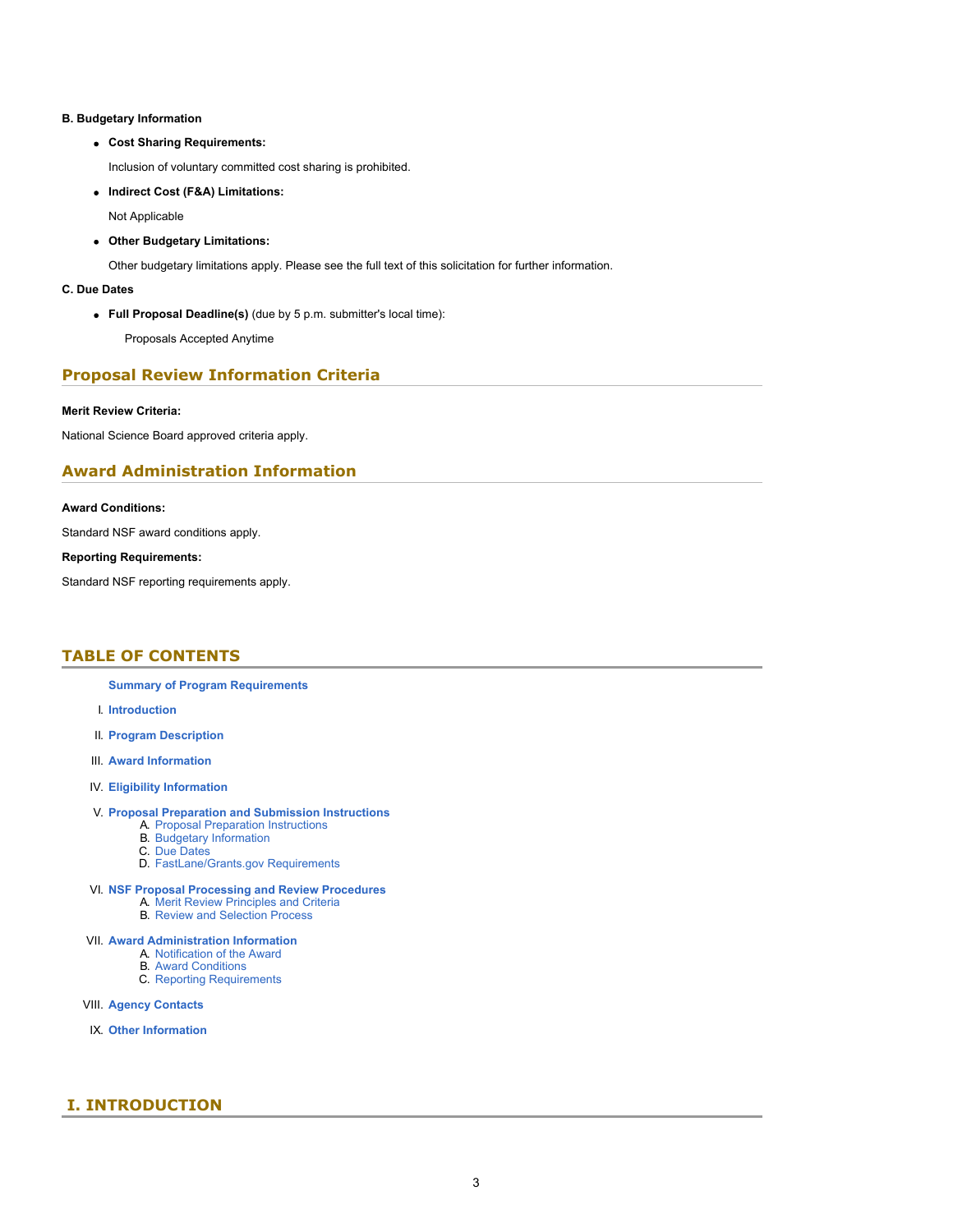As part of its effort to encourage and support projects that explicitly integrate education and basic research, the Archaeology Program provides support to enhance and improve doctoral dissertation projects conducted by doctoral students enrolled in U.S. universities in anthropologically significant archaeology. Projects in other fields which directly contribute to this goal are also eligible for consideration. Enrollment in an anthropology or archaeology doctoral program is not required.

This solicitation provides instructions for preparing proposals for Doctoral Dissertation Research Improvement (DDRI) awards to the Archaeology Program. It replaces instructions that had been included in the Social, Behavioral, and Economic Sciences (SBE) Doctoral Dissertation Research Improvement Grant (SBE-DDRIG) announcement [\(NSF 11-547](https://www.nsf.gov/publications/pub_summ.jsp?ods_key=nsf11547)) and the Archaeology Program Doctoral Dissertation Research Improvement Awards (Arch-DDRI) solicitation [\(NSF 14-566](https://www.nsf.gov/publications/pub_summ.jsp?ods_key=nsf14566)).

The Archaeology Program supports anthropologically relevant archaeological research. This means that the value of the proposed research can be justified within an anthropological context. The Program sets no priorities by either geographic region or time period. It also has no priorities in regard to theoretical orientation or question and it is the responsibility of the applicant to explain convincingly why these are significant and have the potential to contribute to anthropological knowledge. While the Program, in order to encourage innovative research, neither limits nor defines specific categories of research type, most applications either request funds for field research and/or the analysis of archaeological material through multiple approaches. The Program also supports methodological projects which develop analytic techniques of potential archaeological value.

# <span id="page-3-0"></span>**II. PROGRAM DESCRIPTION**

Through its competitive grants competitions, the Archaeology Program of the U.S. National Science Foundation (NSF) seeks to advance basic understanding and methods in the study of anthropologically focused archaeology.

The Archaeology Program expects that the research it supports will draw upon and enhance fundamental theory in anthropologically based archaeology, and it will encourage and support potentially transformative research that has potential larger-scale, longer-term significance for both basic understanding and for societal benefit.

Although the Archaeology Program frequently engages in co-review of regular research proposals with other NSF programs, it does so far less frequently with DDRI proposals. Co-review entails multiple programs coordinating the review of a single project proposal. Doctoral students and their advisors who believe that their work might be appropriate for joint review are encouraged to contact program officers for all programs they think might have interest in their work well in advance to coordinate timing and to assess whether co-review is a viable option.

Doctoral dissertation research improvement (DDRI) awards provide support to enhance and improve the conduct of doctoral dissertation projects conducted by doctoral students enrolled in U.S. universities who are conducting scientific research that enhances basic scientific knowledge. As noted in the title of the awards, DDRI awards are meant to improve the conduct of the dissertation research. All DDRI proposals recommended for funding by the Archaeology Program must clearly demonstrate how the proposed research will contribute to the advancement of the basic science of anthropological archaeology.

DDRI awards provide funding for research costs not normally covered by the student's university. Examples of the kinds of expenses that may be included in a DDRI proposal budget are the following (please note that this list is illustrative and not inclusive):

- Costs associated with travel and related expenses to conduct research at field sites, archives, specialized collections, and/or facilities away from the student's campus.
- Costs for equipment necessary for the conduct of the project that will be devoted to the project over the duration of the award. (Note that any equipment purchased with NSF funds becomes property of the awardee organization.)
- Costs for materials and supplies required for the conduct of the project.
- Costs associated with archaeological field survey and excavation.
- Costs for dating and analysis of archaeologically relevant materials.
- Costs for archiving, preservation and public access to primary data.

Costs that cannot be reimbursed by DDRI awards include the following:

- A stipend or salary for the doctoral student or advisor. (Note that salaries or payments for work by other individuals whose assistance is essential to the conduct of the project may be permitted when there is sound justification for such expenses.)
- Costs for tuition, textbooks, or other items not directly related to the conduct of dissertation research.
- Publication costs for articles based on the dissertation, except when the university's degree requirements permit the substitution of published research results for a free-standing dissertation
- 
- Costs for travel of the dissertation advisor(s) to the field site and/or professional meetings.

Although most grants are for a shorter time period, DDRI awards may be up to three years in duration. The dissertation does not have to be completed during that time period, but costs associated with research activities to be reimbursed with DDRI funds must be incurred while the award is active.

# <span id="page-3-1"></span> **III. AWARD INFORMATION**

**Anticipated Type of Award:** Standard Grant

**Estimated Number of Awards:**45 to 50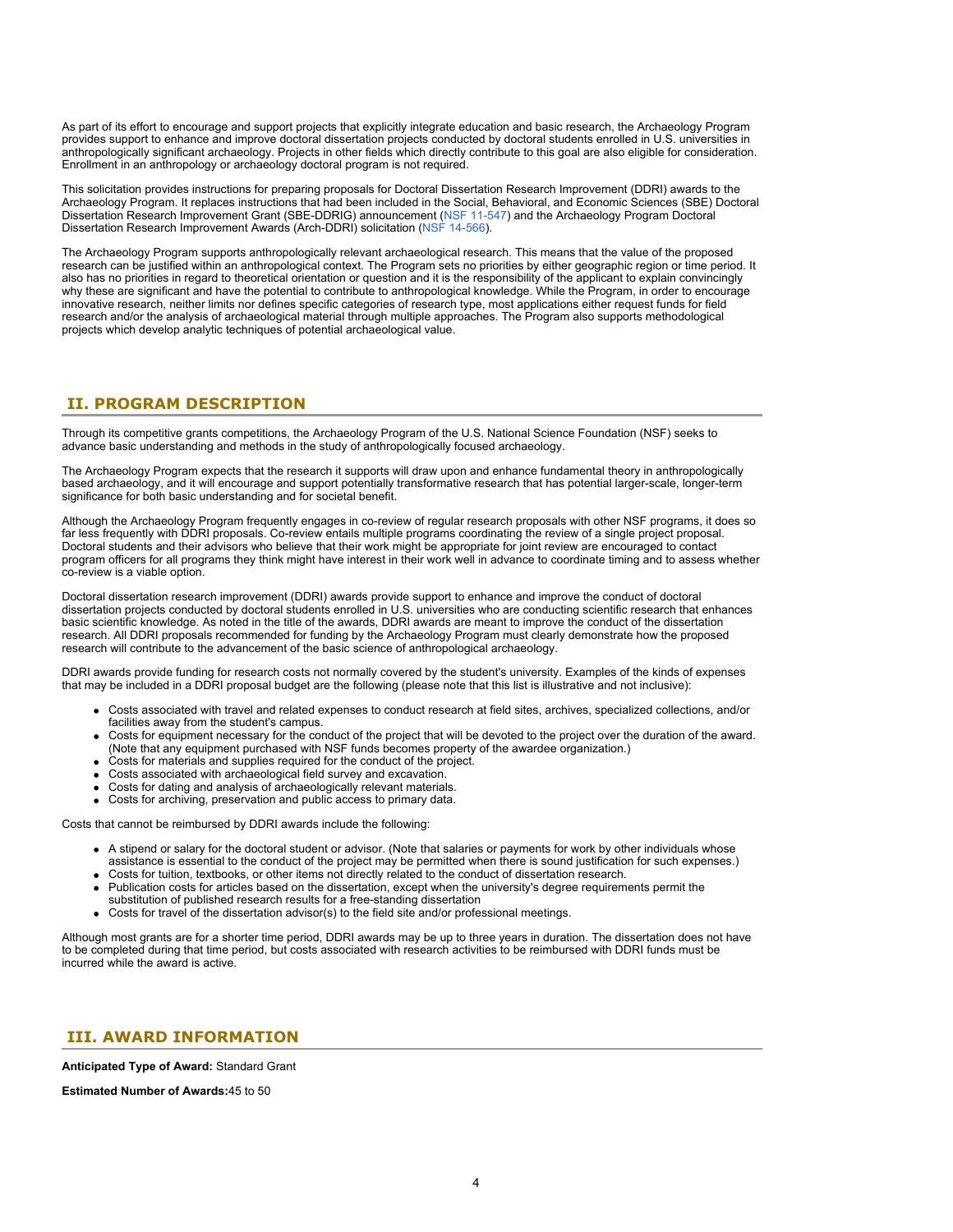During a fiscal year, the Archaeology Program expects to recommend a total of 45 to 50 Doctoral Dissertation Research Improvement (DDRI) awards.

#### **Anticipated Funding Amount:** \$1,000,000 to \$1,200,000

The anticipated funding amount per fiscal year is \$1,000,000 to \$1,200,000 pending availability of funds. Project budgets should be developed at scales appropriate for the work to be conducted. DDRI awards may not exceed \$20,000 in allowable direct costs for the entire duration of the award. Indirect costs are in addition to this maximum direct cost limitation and are subject to the awardee's current Federally negotiated indirect cost rate. The maximum project duration is 36 months.

Estimated program budget, number of awards and average award size/duration are subject to the availability of funds.

# <span id="page-4-0"></span>**IV. ELIGIBILITY INFORMATION**

#### **Who May Submit Proposals:**

Proposals may only be submitted by the following:

Universities and Colleges - doctoral degree granting universities and colleges accredited in, and having a campus located in, the US acting on behalf of their faculty members. Such organizations also are referred to as academic institutions.

#### **Who May Serve as PI:**

DDRI proposals must be submitted with a principal investigator (PI) and a co-principal investigator (Co-PI) who is the dissertation student. The PI must be the advisor of the doctoral student or another faculty member at the U.S. university where the doctoral student is enrolled.

#### **Limit on Number of Proposals per Organization:**

There are no restrictions or limits.

#### **Limit on Number of Proposals per PI or Co-PI:**

There are no limitations on the number of DDRI proposals that may be submitted by an organization on behalf of a single faculty member during a specific competition or over the course of her/his career. But an organization may submit only two proposals (an original submission and if necessary a resubmission) over a student's career, barring special dispensation from the Archaeology Program for a second resubmission. Such dispensations are rare; they are exclusively at the discretion of the Archaeology Program Officer.

# <span id="page-4-1"></span>**V. PROPOSAL PREPARATION AND SUBMISSION INSTRUCTIONS**

# **A. Proposal Preparation Instructions**

**Full Proposal Preparation Instructions**: Proposers may opt to submit proposals in response to this Program Solicitation via Grants.gov or via the NSF FastLane system.

- Full proposals submitted via FastLane: Proposals submitted in response to this program solicitation should be prepared and submitted in accordance with the general guidelines contained in the *NSF Proposal & Award Policies & Procedures Guide* (PAPPG). The complete text of the PAPPG is available electronically on the NSF website at: [https://www.nsf.gov/publications/pub\\_summ.jsp?ods\\_key=pappg.](https://www.nsf.gov/publications/pub_summ.jsp?ods_key=pappg) Paper copies of the PAPPG may be obtained from the NSF Publications Clearinghouse, telephone (703) 292-7827 or by e-mail from [nsfpubs@nsf.gov](mailto:nsfpubs@nsf.gov). Proposers are reminded to identify this program solicitation number in the program solicitation block on the NSF Cover Sheet For Proposal to the National Science Foundation. Compliance with this requirement is critical to determining the relevant proposal processing guidelines. Failure to submit this information may delay processing.
- Full proposals submitted via Grants.gov: Proposals submitted in response to this program solicitation via Grants.gov should be prepared and submitted in accordance with the *NSF Grants.gov Application Guide: A Guide for the Preparation and Submission of NSF Applications via Grants.gov*. The complete text of the *NSF Grants.gov Application Guide* is available on the Grants.gov website and on the NSF website at: [\(https://www.nsf.gov/publications/pub\\_summ.jsp?](https://www.nsf.gov/publications/pub_summ.jsp?ods_key=grantsgovguide) [ods\\_key=grantsgovguide](https://www.nsf.gov/publications/pub_summ.jsp?ods_key=grantsgovguide)). To obtain copies of the Application Guide and Application Forms Package, click on the Apply tab on the Grants.gov site, then click on the Apply Step 1: Download a Grant Application Package and Application Instructions link and enter the funding opportunity number, (the program solicitation number without the NSF prefix) and press the Download Package button. Paper copies of the Grants.gov Application Guide also may be obtained from the NSF Publications Clearinghouse, telephone (703) 292-7827 or by e-mail from [nsfpubs@nsf.gov](mailto:nsfpubs@nsf.gov).

In determining which method to utilize in the electronic preparation and submission of the proposal, please note the following:

Collaborative Proposals. All collaborative proposals submitted as separate submissions from multiple organizations must be submitted via the NSF FastLane system. PAPPG Chapter II.D.3 provides additional information on collaborative proposals.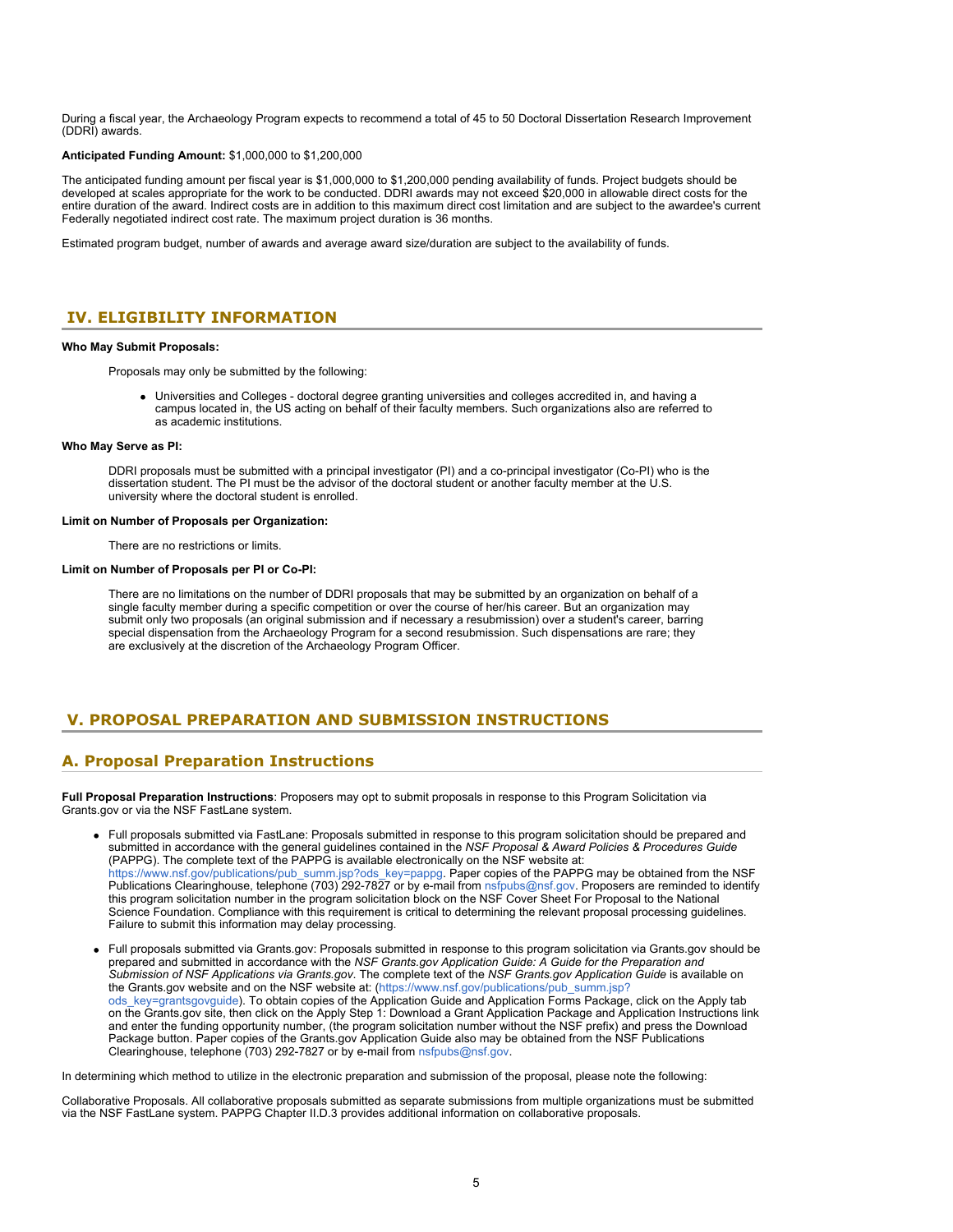See PAPPG Chapter II.C.2 for guidance on the required sections of a full research proposal submitted to NSF. Please note that the proposal preparation instructions provided in this program solicitation may deviate from the PAPPG instructions.

#### **For the following listed items/sections of the proposal, instructions specific to DDRI proposals under this solicitation are presented:**

1. **Cover Sheet**

- Begin the Project Title with, "Doctoral Dissertation Research:", followed by a substantive subtitle, which should describe the project in concise, informative language so that a scientifically or technically literate reader could understand what the project is about.
- Select the specific number of this Arch-DDRI solicitation in the section labeled Program Announcement/Solicitation.
- Verify that the NSF Unit of Consideration is "BCS-DDRI Archaeology
- List the primary dissertation advisor as the PI and list the doctoral student (and other advisors, only if highly appropriate to the conduct of the research) as Co-PI(s) in the Remainder of the Cover Sheet section. (Note that identification of an individual as a PI or co-PI means that they will have administrative responsibility for an award based on the proposal.)

#### 2. **Project Description**

The Archaeology Program limits the Project description to 10 single-spaced pages of text plus an additional five pages of figures. One may decrease the number of text pages to increase figure pages but not the reverse. The "Results from Prior Support" section is not required. Otherwise, applicants should follow the PAPPG for other general proposal preparation guidelines.

As specified in Chapter II, Section C.2.d of the PAPPG and in the comparable section of the NSF Grants.gov Application Guide, the project description should be a clear statement of the work to be undertaken.

To be competitive for funding by the Archaeology Program, the project description should provide clear descriptions of relevant literature and theoretical frameworks within which the project is set, a complete description of the research methods that will be used, and discussion of the expected intellectual merit and broader impacts that may result from the project.

#### 3. **Biographical Sketches**

Biographical Sketches must be included for both the student and the dissertation advisor(s) and conform to the PAPPG specifications. In addition, the biographical sketch for the student should include a statement about the student's current academic status and degree progress; a separate letter concerning the student's academic status is not required. Do not submit transcripts or letters of reference.

#### 4. **Other Supplementary Docs**

#### *Letters of Collaboration*

If the research project includes a significant component requiring the involvement of another institution, commitment of a laboratory, foreign government or other individual it is recommended that the proposal include a letter (or letters) of collaboration in the Supplementary Documents section. The content of the letter(s) should be limited to a brief description of the committed facilities or resources. Letters of recommendation are not allowed. The Program recognizes that permits to conduct research in non-US countries are often not issued until funding has been secured. Research projects must be in compliance with all relevant US law and regulations.

Letters of Collaboration (either written as letters or as free-standing e-mail messages) from individuals and/or organizations that will work with the doctoral student and/or provide in-kind support for the proposed project may be included as supplementary documents. Such letters are not needed from other individuals at the student's university or from that university.

Letters of collaboration should be brief and focus on the willingness of the letter's author to collaborate or provide in-kind support for the project in ways that have been outlined in the project description. Such letters should not argue for support of the project by articulating in greater detail what activities the collaborator will undertake and/or by elaborating reasons for supporting the project. Applicants will be required to remove inappropriate letters before their application is sent to reviewers.

### *Signed Statement from the Principal Investigator*

The advisor or other faculty member serving as the principal investigator (PI) of the proposal is now required to submit a signed statement affirming that the student will be able to undertake the proposed research soon after a DDRI award is made. In addition, the PI must affirm that she/he has read the proposal. The following template must be used to prepare this statement, with changes permitted only to provide information where there are blank lines in the template. Additional text is not permitted. The statement must be signed by the PI.

Required template for a statement signed by the PI:

To: NSF Archaeology Program

From: \_\_\_\_\_\_\_\_\_\_\_\_\_\_\_\_\_\_\_\_\_\_\_\_\_\_\_\_\_\_\_\_\_\_

[Insert name of the PI]

By signing below, I affirm that the doctoral student is at a stage in her/his graduate program that makes it very likely that the student will be able to undertake the dissertation research described in this proposal soon after a DDRI award is made.

I affirm that I have read this proposal, and I believe that this proposal is appropriate for NSF submission.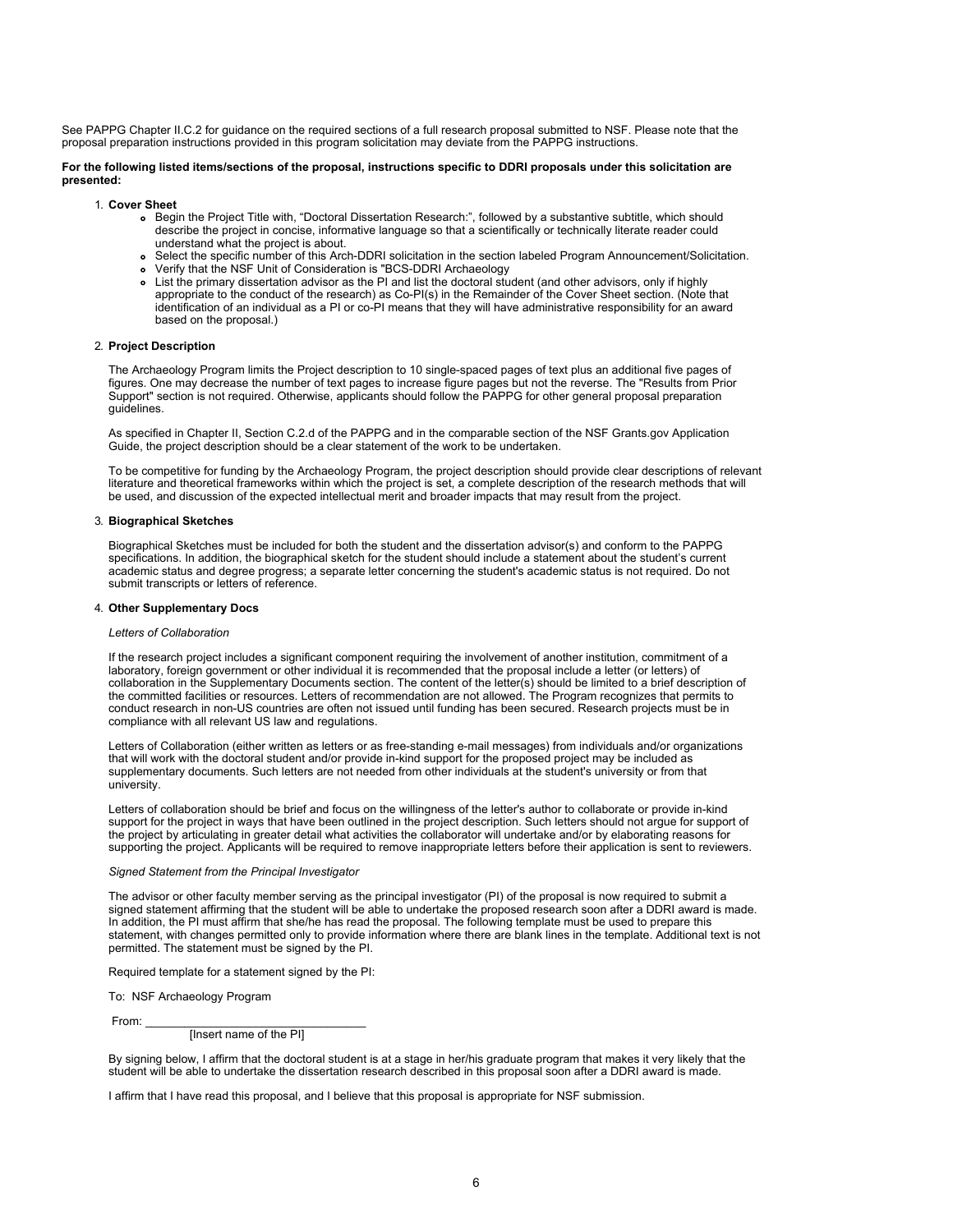| Signed: |                         |  |
|---------|-------------------------|--|
|         | [Insert PI's signature] |  |

University:

[Insert university name]

Date: \_\_\_\_\_\_\_\_\_\_\_\_\_\_\_\_\_\_\_\_\_\_\_\_\_\_\_\_\_\_\_\_\_\_\_\_\_\_\_\_

[Insert date that the statement is signed by the PI]

#### *Permit Related Documents*

Dissertation research in archaeology often requires permits to conduct field research or to access materials. Related documentation may be included as supplementary documents.

**Please note:** Letters of recommendation, transcripts, and other such material may not be included as supplementary documents.

#### 5. **Data-Management Plan**

All proposals must include as a supplementary document a plan for data management and sharing the products of research. The data-management plan to be submitted with a proposal must be no longer than two (2) pages in length.

This supplementary document should describe how the proposal will conform to NSF policy on the dissemination and sharing of research results. For more information about this requirement, please see the PAPPG, Chapter II.C.2.j and the [Data](https://www.nsf.gov/bfa/dias/policy/dmp.jsp) [Management and Sharing Frequently Asked Questions\(FAQs\)](https://www.nsf.gov/bfa/dias/policy/dmp.jsp). **Please note:** the SBE Directorate has additional guidance for proposals submitted to SBE programs, please see [Data Management for NSF SBE Directorate Proposals and Awards](https://www.nsf.gov/sbe/DMP/SBE_DataMgmtPlanPolicy_RevisedApril2018.pdf). Questions should be addressed to John Yellen via e-mail [\(jyellen@nsf.gov](mailto:jyellen@nsf.gov)).

While the Archaeology Program does not sponsor or have an official arrangement with any data archive it would note that two organizations provide this service.

- Open Context [http://opencontext.org](https://www.nsf.gov/cgi-bin/goodbye?http://opencontext.org/) and [http://opencontext.org/about/publishing](https://www.nsf.gov/cgi-bin/goodbye?http://opencontext.org/about/publishing). One may contact Open Context's Editor [publish@opencontext.org](mailto:publish@opencontext.org) for further information.
- The Digital Archaeological Record (tDAR; [http://www.tdar.org](https://www.nsf.gov/cgi-bin/goodbye?http://www.tdar.org/)). One may contact Francis P. McManamon, Executive Director of Digital Authority (480) 965-6510; [fpmcmanamon@digitalantiquity.org](mailto:fpmcmanamon@digitalantiquity.org) who maintains and develops tDAR.

In addition to the NSF guidance, you may find the [guidance](https://www.nsf.gov/sbe/bcs/arch/SAA_Data_Management_Plan_Guidance.pdf) provided by the Society for American Archaeology (SAA) helpful. Additional resources can be found at the [SAA site.](https://www.nsf.gov/cgi-bin/goodbye?http://www.saa.org/)

# <span id="page-6-0"></span>**B. Budgetary Information**

#### **Cost Sharing:**

Inclusion of voluntary committed cost sharing is prohibited.

#### **Other Budgetary Limitations:**

- Project budgets should be developed at scales appropriate for the work to be conducted.
- The maximum allowable budget is \$20,000 in allowable direct costs. Indirect costs are in addition to this maximum direct cost limitation and are subject to the awardee's current Federally negotiated indirect cost rate.
- The direct costs requested in a DDRI proposal must be allowable costs that will improve the conduct of dissertation research. Student stipends, tuition expenses, assistantships, and the doctoral advisor's travel expenses are NOT eligible for support.
- Since salaries or stipends for the doctoral student or their advisor(s) are not eligible for support, after the PI and Co-PI(s) are entered on the Cover Page, their names must be manually removed from the Senior Personnel listing on the budget pages. This is to avoid construal as voluntary committed cost sharing, which is not permitted.

#### **Budget Preparation Instructions:**

DDRI awards provide funding for research costs not normally covered by the student's university. Examples of the kinds of expenses that may be included in a DDRI proposal budget are the following (please note that this list is illustrative and not inclusive):

- Costs associated with travel and related expenses to conduct research at field sites, archives, specialized collections, and/or facilities away from the student's campus.
- Costs for equipment necessary for the conduct of the project that will be devoted to the project over the duration of the award. (Note that any equipment purchased with NSF funds becomes property of the awardee organization.)
- Costs for materials and supplies required for the conduct of the project.
- Costs associated with archaeological field survey and excavation.
- Costs for dating and analysis of archaeologically relevant materials.
- Costs for archiving, preservation and public access to primary data.

Costs that cannot be reimbursed by DDRI awards include the following:

- A stipend or salary for the doctoral student or advisor. (Note that salaries or payments for work by other individuals whose assistance is essential to the conduct of the project may be permitted when there is sound justification for such expenses.)
- Costs for tuition, textbooks, or other items not directly related to the conduct of dissertation research.
- Publication costs for articles based on the dissertation, except when the university's degree requirements permit the substitution of published research results for a free-standing dissertation.
- Costs for travel of the dissertation advisor(s) to the field site and/or professional meetings.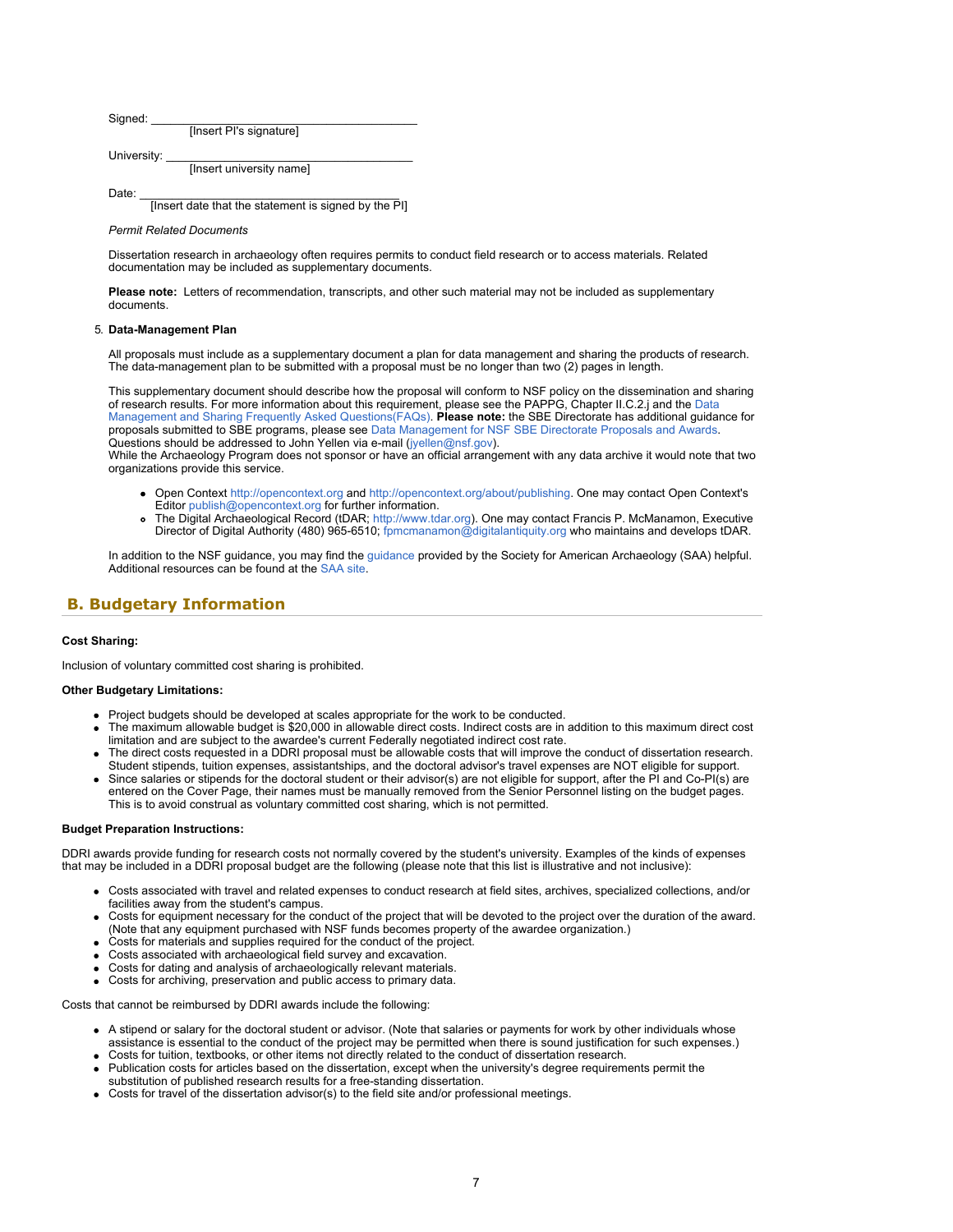### <span id="page-7-0"></span>**C. Due Dates**

**Full Proposal Deadline(s)** (due by 5 p.m. submitter's local time):

Proposals Accepted Anytime

### <span id="page-7-1"></span> **D. FastLane/Grants.gov Requirements**

### **For Proposals Submitted Via FastLane:**

To prepare and submit a proposal via FastLane, see detailed technical instructions available at: <https://www.fastlane.nsf.gov/a1/newstan.htm>. For FastLane user support, call the FastLane Help Desk at 1-800-673- 6188 or e-mail [fastlane@nsf.gov](mailto:fastlane@nsf.gov). The FastLane Help Desk answers general technical questions related to the use of the FastLane system. Specific questions related to this program solicitation should be referred to the NSF program staff contact(s) listed in Section VIII of this funding opportunity.

#### **For Proposals Submitted Via Grants.gov:**

Before using Grants.gov for the first time, each organization must register to create an institutional profile. Once registered, the applicant's organization can then apply for any federal grant on the Grants.gov website. Comprehensive information about using Grants.gov is available on the Grants.gov Applicant Resources webpage: [http://www.grants.gov/web/grants/applicants.html.](http://www.grants.gov/web/grants/applicants.html) In addition, the NSF Grants.gov Application Guide (see link in Section V.A) provides instructions regarding the technical preparation of proposals via Grants.gov. For Grants.gov user support, contact the Grants.gov Contact Center at 1-800-518-4726 or by email: [support@grants.gov.](mailto:support@grants.gov) The Grants.gov Contact Center answers general technical questions related to the use of Grants.gov. Specific questions related to this program solicitation should be referred to the NSF program staff contact(s) listed in Section VIII of this solicitation.

*Submitting the Proposal:* Once all documents have been completed, the Authorized Organizational Representative (AOR) must submit the application to Grants.gov and verify the desired funding opportunity and agency to which the application is submitted. The AOR must then sign and submit the application to Grants.gov. The completed application will be transferred to the NSF FastLane system for further processing.

Proposers that submitted via FastLane are strongly encouraged to use FastLane to verify the status of their submission to NSF. For proposers that submitted via Grants.gov, until an application has been received and validated by NSF, the Authorized Organizational Representative may check the status of an application on Grants.gov. After proposers have received an e-mail notification from NSF, Research.gov should be used to check the status of an application.

# <span id="page-7-2"></span>**VI. NSF PROPOSAL PROCESSING AND REVIEW PROCEDURES**

Proposals received by NSF are assigned to the appropriate NSF program for acknowledgement and, if they meet NSF requirements, for review. All proposals are carefully reviewed by a scientist, engineer, or educator serving as an NSF Program Officer, and usually by three to ten other persons outside NSF either as *ad hoc* reviewers, panelists, or both, who are experts in the particular fields represented by the proposal. These reviewers are selected by Program Officers charged with oversight of the review process. Proposers are invited to suggest names of persons they believe are especially well qualified to review the proposal and/or persons they would prefer not review the proposal. These suggestions may serve as one source in the reviewer selection process at the Program Officer's discretion. Submission of such names, however, is optional. Care is taken to ensure that reviewers have no conflicts of interest with the proposal. In addition, Program Officers may obtain comments from site visits before recommending final action on proposals. Senior NSF staff further review recommendations for awards. A flowchart that depicts the entire NSF proposal and award process (and associated timeline) is included in PAPPG Exhibit III-1.

A comprehensive description of the Foundation's merit review process is available on the NSF website at: [https://www.nsf.gov/bfa/dias/policy/merit\\_review/](https://www.nsf.gov/bfa/dias/policy/merit_review/).

Proposers should also be aware of core strategies that are essential to the fulfillment of NSF's mission, as articulated in *[Building the](https://www.nsf.gov/publications/pub_summ.jsp?ods_key=nsf18045&org=NSF) [Future: Investing in Discovery and Innovation - NSF Strategic Plan for Fiscal Years \(FY\) 2018 – 2022](https://www.nsf.gov/publications/pub_summ.jsp?ods_key=nsf18045&org=NSF)*. These strategies are integrated in the program planning and implementation process, of which proposal review is one part. NSF's mission is particularly wellimplemented through the integration of research and education and broadening participation in NSF programs, projects, and activities.

One of the strategic objectives in support of NSF's mission is to foster integration of research and education through the programs, projects, and activities it supports at academic and research institutions. These institutions must recruit, train, and prepare a diverse STEM workforce to advance the frontiers of science and participate in the U.S. technology-based economy. NSF's contribution to the national innovation ecosystem is to provide cutting-edge research under the guidance of the Nation's most creative scientists and engineers. NSF also supports development of a strong science, technology, engineering, and mathematics (STEM) workforce by investing in building the knowledge that informs improvements in STEM teaching and learning.

NSF's mission calls for the broadening of opportunities and expanding participation of groups, institutions, and geographic regions that are underrepresented in STEM disciplines, which is essential to the health and vitality of science and engineering. NSF is committed to this principle of diversity and deems it central to the programs, projects, and activities it considers and supports.

# <span id="page-7-3"></span>**A. Merit Review Principles and Criteria**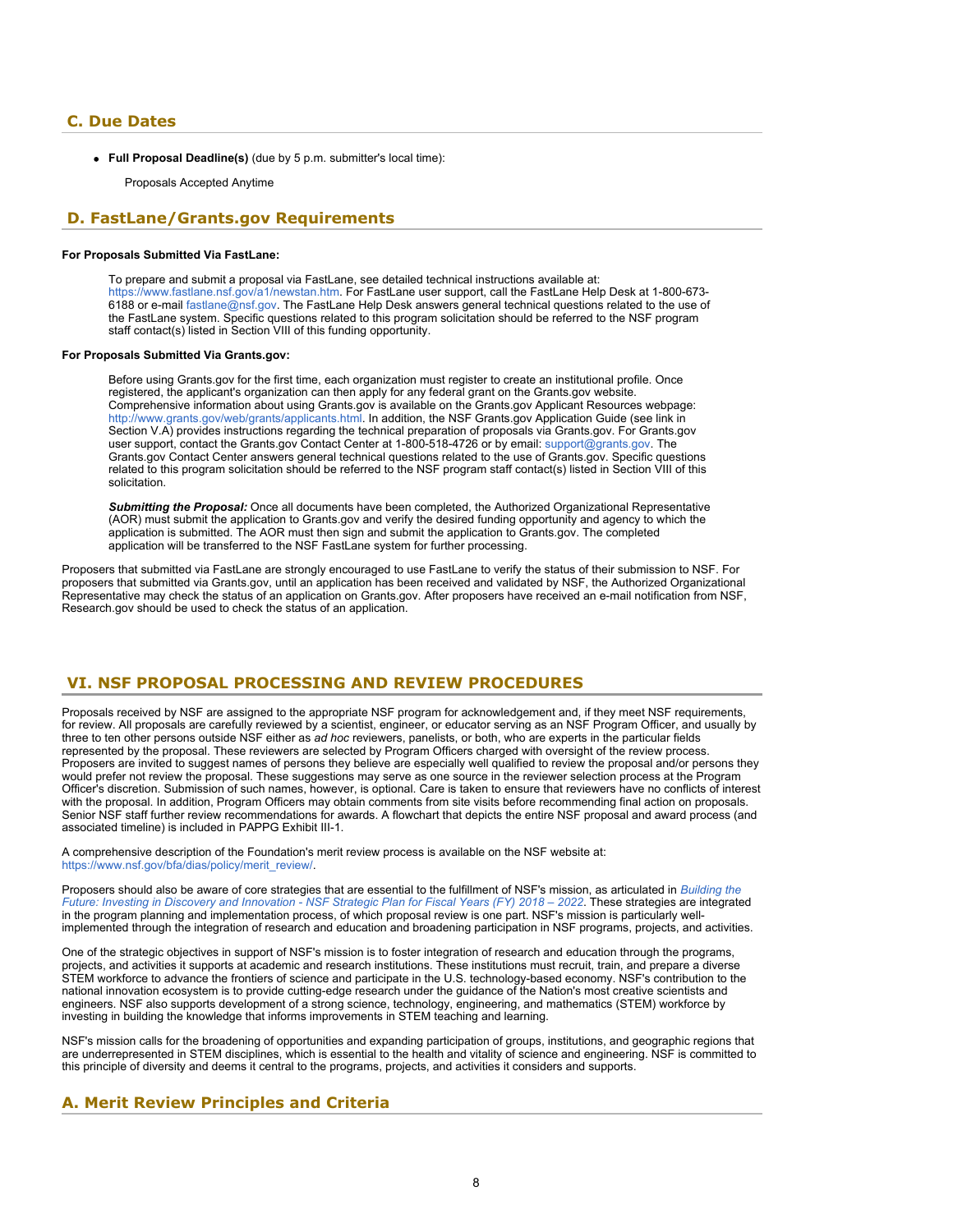The National Science Foundation strives to invest in a robust and diverse portfolio of projects that creates new knowledge and enables breakthroughs in understanding across all areas of science and engineering research and education. To identify which projects to support, NSF relies on a merit review process that incorporates consideration of both the technical aspects of a proposed project and its potential to contribute more broadly to advancing NSF's mission "to promote the progress of science; to advance the national health, prosperity, and welfare; to secure the national defense; and for other purposes." NSF makes every effort to conduct a fair, competitive, transparent merit review process for the selection of projects.

#### **1. Merit Review Principles**

These principles are to be given due diligence by PIs and organizations when preparing proposals and managing projects, by reviewers when reading and evaluating proposals, and by NSF program staff when determining whether or not to recommend proposals for funding and while overseeing awards. Given that NSF is the primary federal agency charged with nurturing and supporting excellence in basic research and education, the following three principles apply:

- All NSF projects should be of the highest quality and have the potential to advance, if not transform, the frontiers of knowledge.
- NSF projects, in the aggregate, should contribute more broadly to achieving societal goals. These "Broader Impacts" may be accomplished through the research itself, through activities that are directly related to specific research projects, or through activities that are supported by, but are complementary to, the project. The project activities may be based on previously established and/or innovative methods and approaches, but in either case must be well justified.
- Meaningful assessment and evaluation of NSF funded projects should be based on appropriate metrics, keeping in mind the likely correlation between the effect of broader impacts and the resources provided to implement projects. If the size of the activity is limited, evaluation of that activity in isolation is not likely to be meaningful. Thus, assessing the effectiveness of these activities may best be done at a higher, more aggregated, level than the individual project.

With respect to the third principle, even if assessment of Broader Impacts outcomes for particular projects is done at an aggregated level, PIs are expected to be accountable for carrying out the activities described in the funded project. Thus, individual projects should include clearly stated goals, specific descriptions of the activities that the PI intends to do, and a plan in place to document the outputs of those activities.

These three merit review principles provide the basis for the merit review criteria, as well as a context within which the users of the criteria can better understand their intent.

#### **2. Merit Review Criteria**

All NSF proposals are evaluated through use of the two National Science Board approved merit review criteria. In some instances, however, NSF will employ additional criteria as required to highlight the specific objectives of certain programs and activities.

The two merit review criteria are listed below. **Both** criteria are to be given **full consideration** during the review and decision-making processes; each criterion is necessary but neither, by itself, is sufficient. Therefore, proposers must fully address both criteria. (PAPPG Chapter II.C.2.d(i). contains additional information for use by proposers in development of the Project Description section of the proposal). Reviewers are strongly encouraged to review the criteria, including PAPPG Chapter II.C.2.d(i), prior to the review of a proposal.

When evaluating NSF proposals, reviewers will be asked to consider what the proposers want to do, why they want to do it, how they plan to do it, how they will know if they succeed, and what benefits could accrue if the project is successful. These issues apply both to the technical aspects of the proposal and the way in which the project may make broader contributions. To that end, reviewers will be asked to evaluate all proposals against two criteria:

- **Intellectual Merit:** The Intellectual Merit criterion encompasses the potential to advance knowledge; and
- **Broader Impacts:** The Broader Impacts criterion encompasses the potential to benefit society and contribute to the achievement of specific, desired societal outcomes.

The following elements should be considered in the review for both criteria:

- 1. What is the potential for the proposed activity to
	- a. Advance knowledge and understanding within its own field or across different fields (Intellectual Merit); and b. Benefit society or advance desired societal outcomes (Broader Impacts)?
- 2. To what extent do the proposed activities suggest and explore creative, original, or potentially transformative concepts?
- 3. Is the plan for carrying out the proposed activities well-reasoned, well-organized, and based on a sound rationale? Does the plan incorporate a mechanism to assess success?
- 4. How well qualified is the individual, team, or organization to conduct the proposed activities?
- 5. Are there adequate resources available to the PI (either at the home organization or through collaborations) to carry out the proposed activities?

Broader impacts may be accomplished through the research itself, through the activities that are directly related to specific research projects, or through activities that are supported by, but are complementary to, the project. NSF values the advancement of scientific knowledge and activities that contribute to achievement of societally relevant outcomes. Such outcomes include, but are not limited to: full participation of women, persons with disabilities, and underrepresented minorities in science, technology, engineering, and mathematics (STEM); improved STEM education and educator development at any level; increased public scientific literacy and public engagement with science and technology; improved well-being of individuals in society; development of a diverse, globally competitive STEM workforce; increased partnerships between academia, industry, and others; improved national security; increased economic competitiveness of the United States; and enhanced infrastructure for research and education.

Proposers are reminded that reviewers will also be asked to review the Data Management Plan and the Postdoctoral Researcher Mentoring Plan, as appropriate.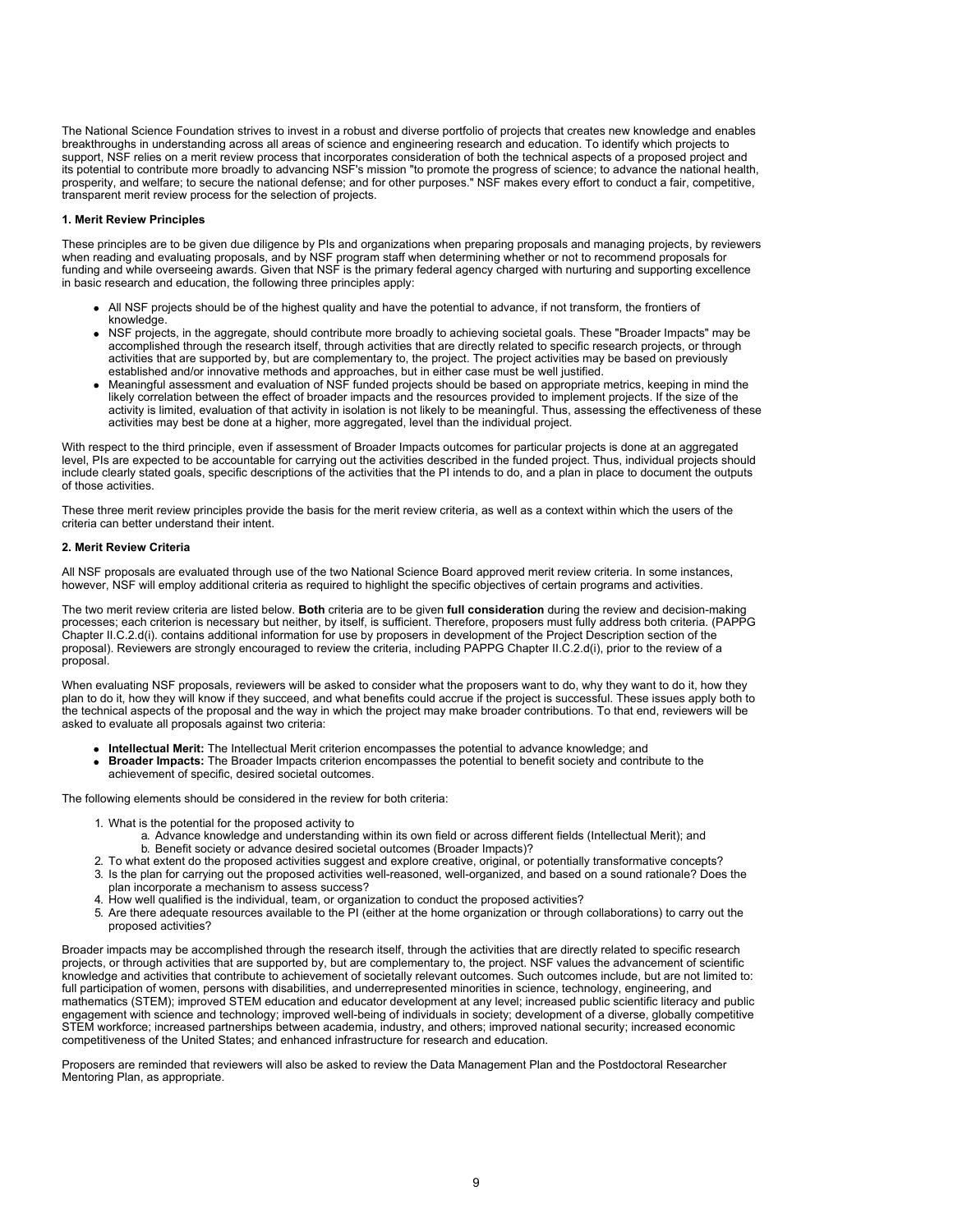# <span id="page-9-0"></span> **B. Review and Selection Process**

Proposals submitted in response to this program solicitation will be reviewed by Ad hoc Review.

Reviewers will be asked to evaluate proposals using two National Science Board approved merit review criteria and, if applicable, additional program specific criteria. A summary rating and accompanying narrative will generally be completed and submitted by each reviewer and/or panel. The Program Officer assigned to manage the proposal's review will consider the advice of reviewers and will formulate a recommendation.

After scientific, technical and programmatic review and consideration of appropriate factors, the NSF Program Officer recommends to the cognizant Division Director whether the proposal should be declined or recommended for award. NSF strives to be able to tell applicants whether their proposals have been declined or recommended for funding within six months. Large or particularly complex proposals or proposals from new awardees may require additional review and processing time. The time interval begins on the deadline or target date, or receipt date, whichever is later. The interval ends when the Division Director acts upon the Program Officer's recommendation.

After programmatic approval has been obtained, the proposals recommended for funding will be forwarded to the Division of Grants and Agreements for review of business, financial, and policy implications. After an administrative review has occurred, Grants and Agreements Officers perform the processing and issuance of a grant or other agreement. Proposers are cautioned that only a Grants and Agreements Officer may make commitments, obligations or awards on behalf of NSF or authorize the expenditure of funds. No commitment on the part of NSF should be inferred from technical or budgetary discussions with a NSF Program Officer. A Principal Investigator or organization that makes financial or personnel commitments in the absence of a grant or cooperative agreement signed by the NSF Grants and Agreements Officer does so at their own risk.

Once an award or declination decision has been made, Principal Investigators are provided feedback about their proposals. In all cases, reviews are treated as confidential documents. Verbatim copies of reviews, excluding the names of the reviewers or any reviewer-identifying information, are sent to the Principal Investigator/Project Director by the Program Officer. In addition, the proposer will receive an explanation of the decision to award or decline funding.

# <span id="page-9-1"></span>**VII. AWARD ADMINISTRATION INFORMATION**

# <span id="page-9-2"></span>**A. Notification of the Award**

Notification of the award is made to *the submitting organization* by a Grants Officer in the Division of Grants and Agreements. Organizations whose proposals are declined will be advised as promptly as possible by the cognizant NSF Program administering the program. Verbatim copies of reviews, not including the identity of the reviewer, will be provided automatically to the Principal Investigator. (See Section VI.B. for additional information on the review process).

### <span id="page-9-3"></span>**B. Award Conditions**

An NSF award consists of: (1) the award notice, which includes any special provisions applicable to the award and any numbered amendments thereto; (2) the budget, which indicates the amounts, by categories of expense, on which NSF has based its support (or otherwise communicates any specific approvals or disapprovals of proposed expenditures); (3) the proposal referenced in the award notice; (4) the applicable award conditions, such as Grant General Conditions (GC-1)\*; or Research Terms and Conditions\* and (5) any announcement or other NSF issuance that may be incorporated by reference in the award notice. Cooperative agreements also are administered in accordance with NSF Cooperative Agreement Financial and Administrative Terms and Conditions (CA-FATC) and the applicable Programmatic Terms and Conditions. NSF awards are electronically signed by an NSF Grants and Agreements Officer and transmitted electronically to the organization via e-mail.

\*These documents may be accessed electronically on NSF's Website at [https://www.nsf.gov/awards/managing/award\\_conditions.jsp?](https://www.nsf.gov/awards/managing/award_conditions.jsp?org=NSF) [org=NSF.](https://www.nsf.gov/awards/managing/award_conditions.jsp?org=NSF) Paper copies may be obtained from the NSF Publications Clearinghouse, telephone (703) 292-7827 or by e-mail from [nsfpubs@nsf.gov.](mailto:nsfpubs@nsf.gov)

More comprehensive information on NSF Award Conditions and other important information on the administration of NSF awards is contained in the NSF *Proposal & Award Policies & Procedures Guide* (PAPPG) Chapter VII, available electronically on the NSF Website at [https://www.nsf.gov/publications/pub\\_summ.jsp?ods\\_key=pappg](https://www.nsf.gov/publications/pub_summ.jsp?ods_key=pappg).

# <span id="page-9-4"></span> **C. Reporting Requirements**

For all multi-year grants (including both standard and continuing grants), the Principal Investigator must submit an annual project report to the cognizant Program Officer no later than 90 days prior to the end of the current budget period. (Some programs or awards require submission of more frequent project reports). No later than 120 days following expiration of a grant, the PI also is required to submit a final project report, and a project outcomes report for the general public.

Failure to provide the required annual or final project reports, or the project outcomes report, will delay NSF review and processing of any future funding increments as well as any pending proposals for all identified PIs and co-PIs on a given award. PIs should examine the formats of the required reports in advance to assure availability of required data.

PIs are required to use NSF's electronic project-reporting system, available through Research.gov, for preparation and submission of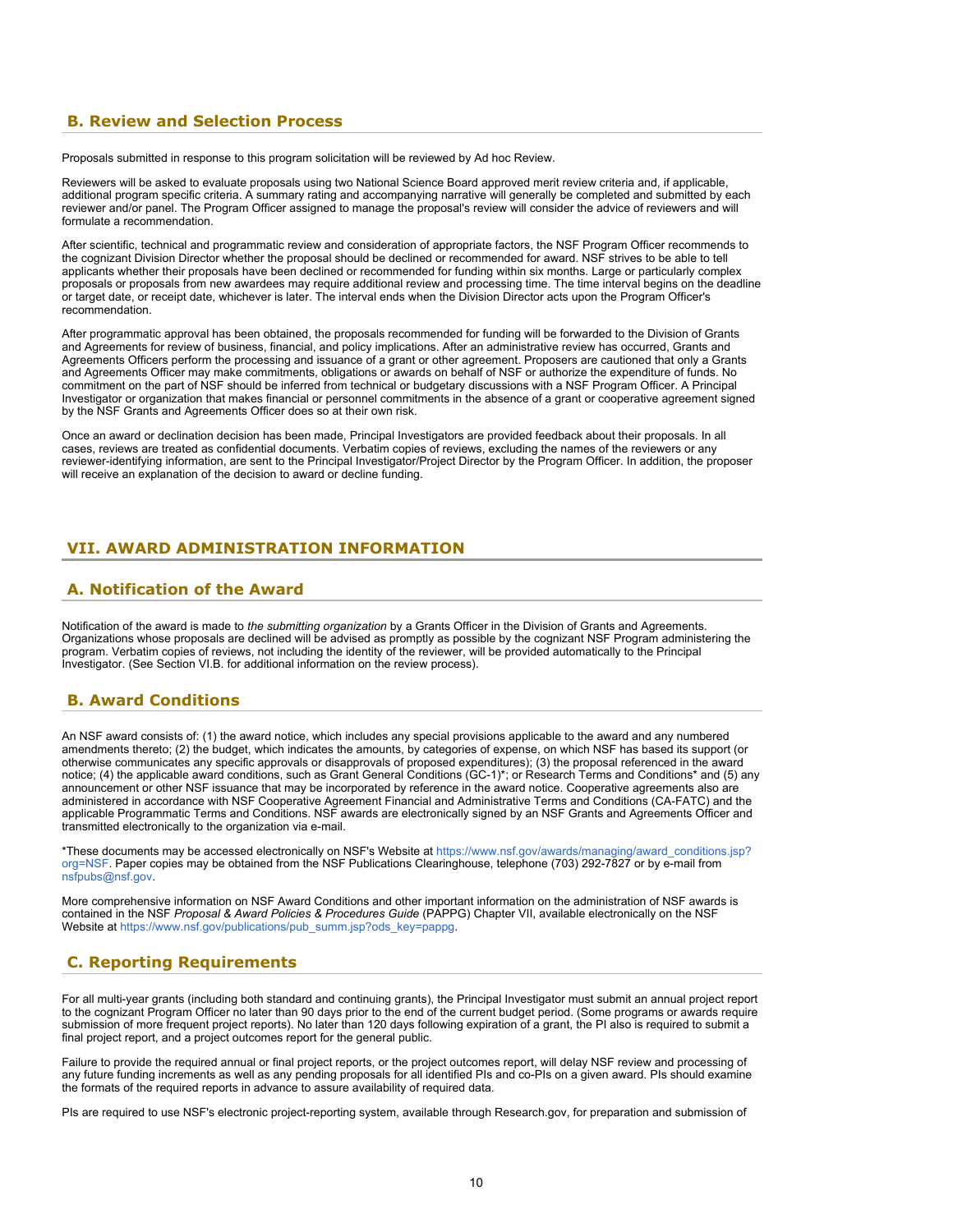annual and final project reports. Such reports provide information on accomplishments, project participants (individual and organizational), publications, and other specific products and impacts of the project. Submission of the report via Research.gov constitutes certification by the PI that the contents of the report are accurate and complete. The project outcomes report also must be prepared and submitted using Research.gov. This report serves as a brief summary, prepared specifically for the public, of the nature and outcomes of the project. This report will be posted on the NSF website exactly as it is submitted by the PI.

More comprehensive information on NSF Reporting Requirements and other important information on the administration of NSF awards is contained in the *NSF Proposal & Award Policies & Procedures Guide* (PAPPG) Chapter VII, available electronically on the NSF Website at [https://www.nsf.gov/publications/pub\\_summ.jsp?ods\\_key=pappg](https://www.nsf.gov/publications/pub_summ.jsp?ods_key=pappg).

## <span id="page-10-0"></span> **VIII. AGENCY CONTACTS**

*Please note that the program contact information is current at the time of publishing. See program website for any updates to the points of contact.*

General inquiries regarding this program should be made to:

- John E. Yellen Program Director, telephone: (703) 292-8759, email: [jyellen@nsf.gov](mailto:jyellen@nsf.gov)
- Don Rimon Program Analyst, telephone: (703) 292-2960, email: [drimon@nsf.gov](mailto:drimon@nsf.gov)
- For questions related to the use of FastLane, contact:
	- FastLane Help Desk, telephone: 1-800-673-6188; e-mail: [fastlane@nsf.gov](mailto:fastlane@nsf.gov).

For questions relating to Grants.gov contact:

Grants.gov Contact Center: If the Authorized Organizational Representatives (AOR) has not received a confirmation message from Grants.gov within 48 hours of submission of application, please contact via telephone: 1-800-518-4726; e-mail: [support@grants.gov.](mailto:support@grants.gov)

# <span id="page-10-1"></span> **IX. OTHER INFORMATION**

The NSF website provides the most comprehensive source of information on NSF Directorates (including contact information), programs and funding opportunities. Use of this website by potential proposers is strongly encouraged. In addition, "NSF Update" is an information-delivery system designed to keep potential proposers and other interested parties apprised of new NSF funding opportunities and publications, important changes in proposal and award policies and procedures, and upcoming NSF [Grants](https://www.nsf.gov/bfa/dias/policy/outreach.jsp) [Conferences](https://www.nsf.gov/bfa/dias/policy/outreach.jsp). Subscribers are informed through e-mail or the user's Web browser each time new publications are issued that match their identified interests. "NSF Update" also is available on [NSF's website](https://www.nsf.gov/cgi-bin/goodbye?https://public.govdelivery.com/accounts/USNSF/subscriber/new?topic_id=USNSF_179).

Grants.gov provides an additional electronic capability to search for Federal government-wide grant opportunities. NSF funding opportunities may be accessed via this mechanism. Further information on Grants.gov may be obtained at [http://www.grants.gov](http://www.grants.gov/).

# **ABOUT THE NATIONAL SCIENCE FOUNDATION**

The National Science Foundation (NSF) is an independent Federal agency created by the National Science Foundation Act of 1950, as amended (42 USC 1861-75). The Act states the purpose of the NSF is "to promote the progress of science; [and] to advance the national health, prosperity, and welfare by supporting research and education in all fields of science and engineering."

NSF funds research and education in most fields of science and engineering. It does this through grants and cooperative agreements to more than 2,000 colleges, universities, K-12 school systems, businesses, informal science organizations and other research organizations throughout the US. The Foundation accounts for about one-fourth of Federal support to academic institutions for basic research.

NSF receives approximately 55,000 proposals each year for research, education and training projects, of which approximately 11,000 are funded. In addition, the Foundation receives several thousand applications for graduate and postdoctoral fellowships. The agency operates no laboratories itself but does support National Research Centers, user facilities, certain oceanographic vessels and Arctic and Antarctic research stations. The Foundation also supports cooperative research between universities and industry, US participation in international scientific and engineering efforts, and educational activities at every academic level.

*Facilitation Awards for Scientists and Engineers with Disabilities* (FASED) provide funding for special assistance or equipment to enable persons with disabilities to work on NSF-supported projects. See the *NSF Proposal & Award Policies & Procedures Guide* Chapter II.E.6 for instructions regarding preparation of these types of proposals.

The National Science Foundation has Telephonic Device for the Deaf (TDD) and Federal Information Relay Service (FIRS) capabilities that enable individuals with hearing impairments to communicate with the Foundation about NSF programs, employment or general information. TDD may be accessed at (703) 292-5090 and (800) 281-8749, FIRS at (800) 877-8339.